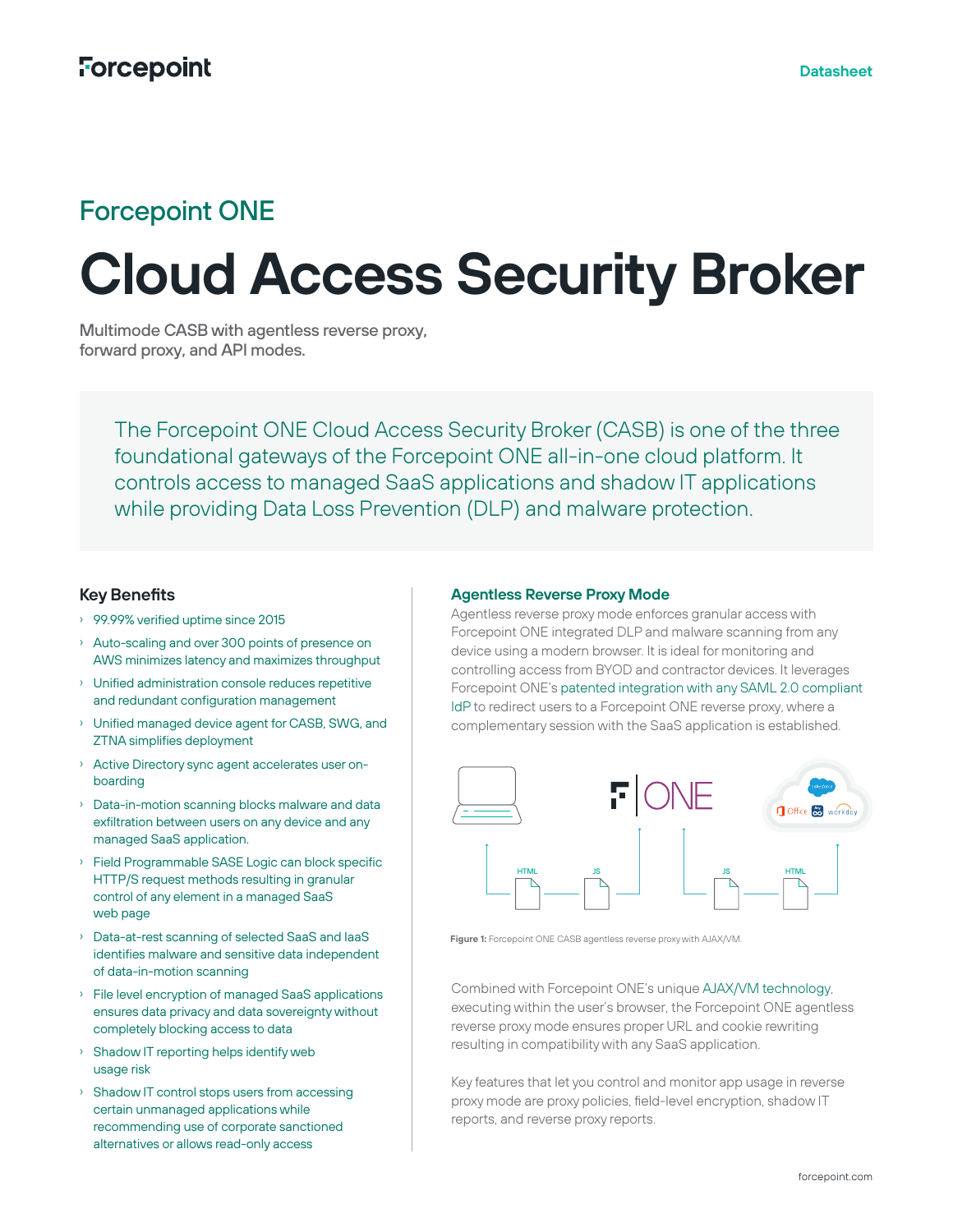#### **Proxy Policies**

Access control options and associated DLP and malware scanning options for data in motion to and from managed SaaS applications are set in proxy policies. These let administrators set access to managed SaaS app as direct app access, deny, or secure app access (all traffic passes through the reverse proxy with the option of enforcing DLP and malware scanning). Criteria for policy enforcement include user group, access method (browser, non-browser client app, or any), device OS, device profile, and location.

| Proxy  |          |               |                          |            |                                                                                  |
|--------|----------|---------------|--------------------------|------------|----------------------------------------------------------------------------------|
| ID     | Groups   | Access Method | Device                   | Location   | Action                                                                           |
| 97432  | Co Admin | Any           | Any                      | Anv        | <b>Direct App Access</b>                                                         |
| 11592  | Any      | Web           | Any                      | Any        | Secure App Access<br><b>DLP Download @</b><br>DLP Upload <sup>O</sup>            |
| 131814 | Any      | <b>Wob</b>    | Any                      | <b>Any</b> | Secure App Access<br><b>DLP</b> Download <sup>O</sup><br>DLP Upload <sup>O</sup> |
| 95496  | Any      | Client Apps   | Managed Mac <sup>O</sup> | Any        | Secure App Access<br><b>DLP Upload @</b>                                         |

**Figure 2:** List of proxy policies for a managed SaaS app

A single app can have a list of multiple proxy policies that are evaluated sequentially until a policy is found where all of the match criteria in the policy match the connection request. Then the appropriate enforcement action is applied.

When secure app access is specified, a single proxy policy may include a list of DLP and malware scanning polices for upload to the SaaS app, and another list for download from the SaaS app. In addition, if a managed SaaS app has field level encryption enabled, the proxy policy lets you specify whether a field is displayed unencrypted based on the field security level or whether the user location matches the data creation location. This supports data privacy and data sovereignty.





Within a single proxy policy, the download DLP policies let you control download of both sensitive data and malware, while the upload DLP policies let you control upload of sensitive data and malware. Simply use dropdown menus to specify a data pattern to match, a file action, and watermark/tracking control, and click the checkbox if you want people to be notified about the match.

Forcepoint ONE includes over 100 predefined data patterns that help you enforce regional and industry standards regarding PII, PHI, and personal financial data. There are also two reserved data patterns for invoking malware scanning powered by CrowdStrike or Bitdefender. You can also create custom data patterns that use simple regular expression up through complex Boolean expressions, and special data patterns for identifying records. The special match patterns include database matching (using exact match), similarity to a standard form (using file fingerprinting), and any HTTP/S request method (using [Field Programmable SASE](https://www.forcepoint.com/resources/brochures/forcepoint-one-top-unique-technologies)  [Logic – FPSL](https://www.forcepoint.com/resources/brochures/forcepoint-one-top-unique-technologies)).

For download proxy policies, file actions are encrypt, block (replace contents with block message), deny (do not transfer), apply DRM, and watermark and track.

For upload proxy policies, file actions are encrypt (for Office 365, Google Workspace, and Salesforce), block (replace contents with block message), deny (do not transfer), mask data (Salesforce Chatter, O365 Teams, and Slack), and watermark and track.

#### **Field-Level Encryption**

Agentless reverse proxy mode lets you encrypt structured data in many popular SaaS apps with support for full AES 256-bit encryption or tokenization, a built-in keystore or your own Key Management Interoperability Protocol (KMIP) keystore, and vaultless encryption and tokenization. You can also specify security levels for each field to control when the field is decrypted for the user.

| Object Name             | PrimaryObject |                        |                         |                         |                |   |
|-------------------------|---------------|------------------------|-------------------------|-------------------------|----------------|---|
| <b>Primary Key</b>      | Field Name    | Type                   | Max Length <sup>O</sup> | Action                  | Security Level | o |
| $\overline{\mathbf{z}}$ | Key           | string<br>$\checkmark$ | 40                      | None (Plal $\vee$       |                | ۰ |
| $\Box$                  | Incident      | string<br>$\checkmark$ | 400                     | Encrypt<br>$\checkmark$ | 20             | ۰ |

**Figure 4:** Field-level encryption settings.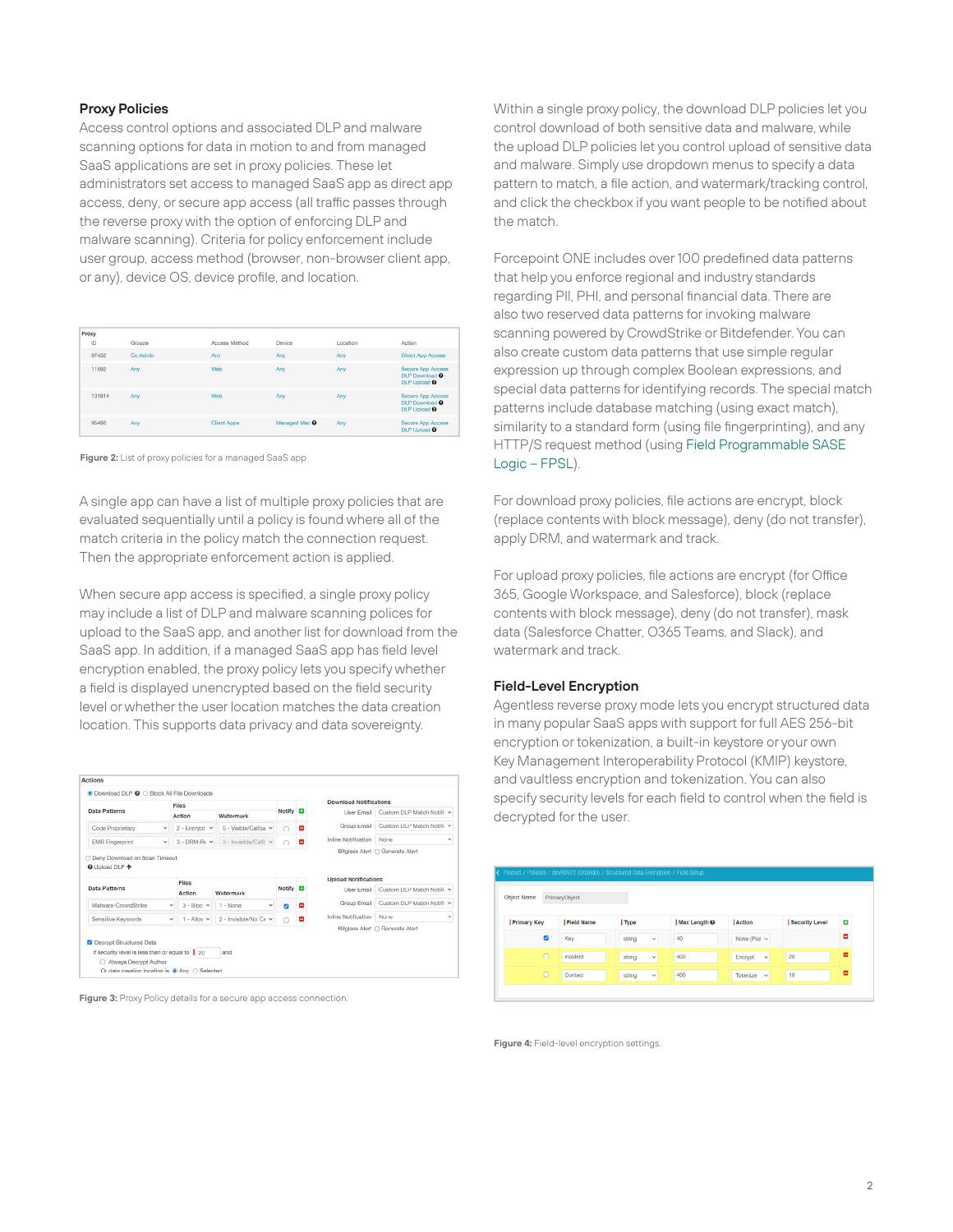#### **Shadow IT Reports**

The agentless reverse proxy mode supports shadow IT reporting. Shadow IT usage is collected from the log data from corporate firewalls and proxy servers, either by manual import or through a Forcepoint ONE syslog collector. Reports show application distribution by trust rating, as calculated by Forcepoint ONE, and top accessed applications with drill down to individual applications and individual source IP addresses, helping you understand your organizations, risk posture relative to web traffic. The Forcepoint ONE CASB can also let you control shadow IT traffic in forward proxy mode (see below).



**Figure 5:** Shadow IT Discovery report.

#### **Reverse Proxy Reports**

The reverse proxy mode has three reports that give you extensive insight into managed SaaS traffic passing through the reverse proxy: the overview dashboard, the proxy dashboard, and the proxy logs report.

The overview dashboard displays user locations, top managed apps, OS usage, and application access trends.



**Figure 6:** Overview Dashboard

The proxy dashboard includes statistics on sensitive data movement, malware events, and top upload and download DLP match patterns.



**Figure 7:** Proxy Dashboard

The proxy logs report plots application activity and watermark, DLP and DRM activity over time, and lists recent events grouped by summary, audit, and data leakage categories.



**Figure 8:** Proxy Logs Report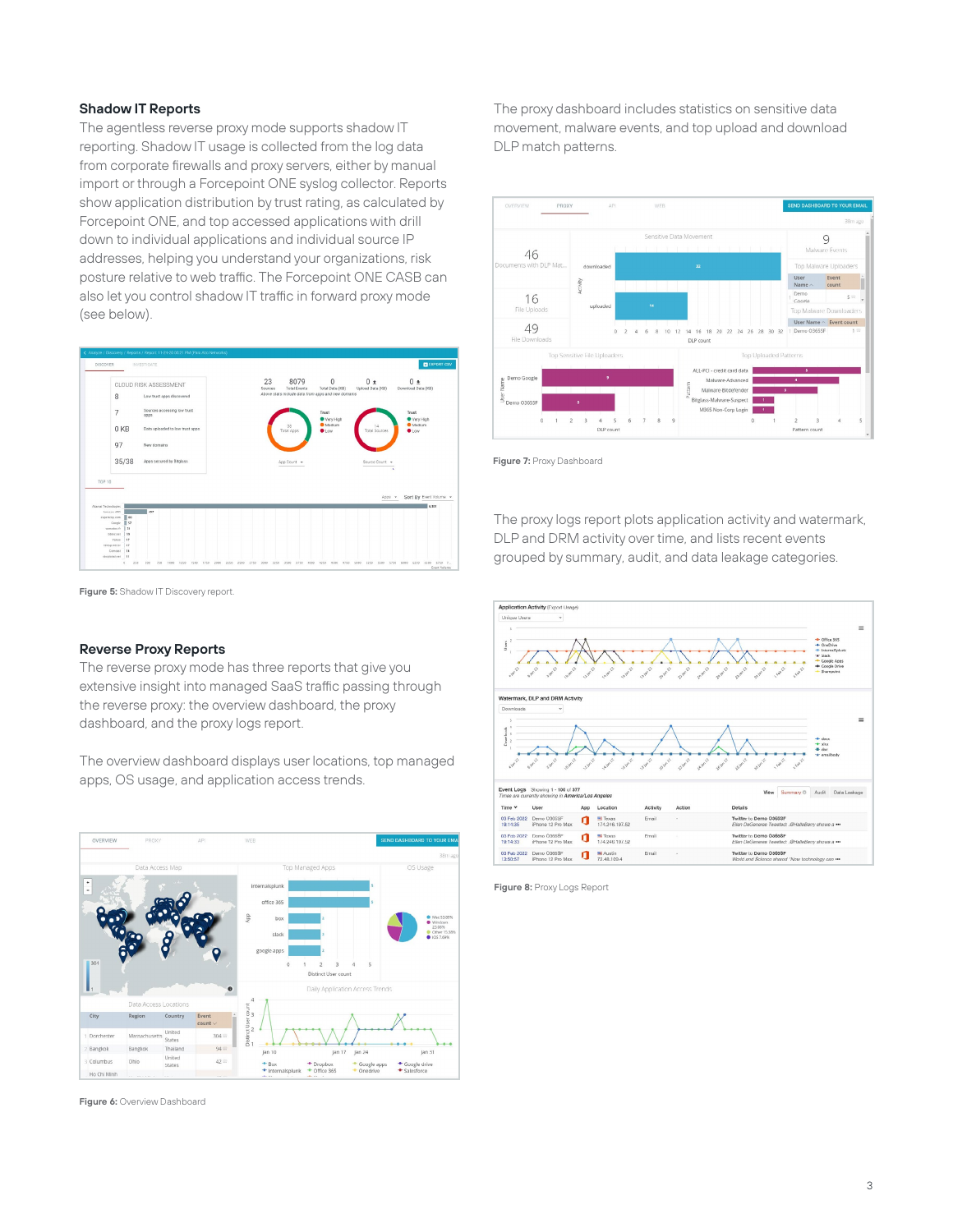#### **Forward Proxy Mode**

Forward proxy mode uses the Forcepoint ONE unified agent for Windows or MacOS. All managed SaaS traffic still passes through the Forcepoint ONE reverse proxy but without the need for URL rewriting to connect with the user device. Forward proxy mode supports all of the features of the agentless reverse proxy mode, including enforcing DLP and malware scanning through proxy policies, but it also supports use of non-browser clients, such as the Microsoft Outlook client and the Slack client. In addition, forward proxy mode supports shadow IT control.

## **Shadow IT Control**

Shadow IT control lets you control access to any shadow IT app using proxy policies which are evaluated in sequence like managed SaaS proxy policies. However, proxy policies for shadow IT apps do not enforce DLP and malware scanning for upload and download. Instead, they are limited to the following connection control options: render the app in read-only mode, coach (display a recommendation for a company sanctioned alternative app and either allow or deny access to the original shadow IT app), or deny access without a coaching message.





If you need to support DLP and malware scanning policies to shadow IT apps, use [SWG content policies](https://www.forcepoint.com/resources/datasheets/secure-web-gateway) instead.

## **API Mode**

In API mode, the CASB uses API calls to your SaaS or IaaS tenant to scan data at rest for sensitive data or malware and perform automatic remediation actions such as restrict sharing, quarantine, copy, add classification metadata, or notify the file owner. It supports historical file scanning and can apply OCR to image files and image only PDF files before scanning for sensitive data. API mode is supported out-of-box for many popular SaaS and IaaS including Google Workspace, Office 365, Salesforce, ServiceNow, Box, Dropbox, Atlassian Confluence, Github, Webex Teams, Slack, AWS, GCP, and Azure. API mode ensures that even if new files or updates to old files bypass the reverse proxy, they can be scanned for sensitive data.

#### **API Policies**

API policies control scanning data rest in IaaS and SaaS. Like proxy policies, several API policies can be applied to a single SaaS app and are evaluated sequentially

| API    |                                                                                                    |                                                        |  |
|--------|----------------------------------------------------------------------------------------------------|--------------------------------------------------------|--|
| ID     | Condition                                                                                          | Action                                                 |  |
| 179991 | (User Group = All Scanned Users) AND (Data Pattern = PII-Confidential)                             | Allow<br>Classify                                      |  |
| 111538 | (User Group = All Scanned Users)                                                                   | Allow                                                  |  |
| 97469  | (User Group = All Scanned Users) AND ((Data Pattern = SecretCats) AND (Path = /All<br>Files/Demol) | Remove<br>Public+External<br>Sharing<br>Generate Alert |  |

**Figure 10:** List of API policies

Within a policy, you can specify match criteria based on user group, DLP data pattern, file path, file name, sharing status (external, internal, public, or any), file size, owner, shared with username, create date, and modified date. The data match patterns used in an API policy can be any of the custom or predefined match patterns shared across the proxy policies and SWG content policies, letting you have unified control of sensitive data and malware.

| <b>Cloud Policy</b>                    |            |                                            |              |       |              |                 |             |                                        |  |
|----------------------------------------|------------|--------------------------------------------|--------------|-------|--------------|-----------------|-------------|----------------------------------------|--|
|                                        |            | User Groups @ All Scanned Users O Selected |              |       |              |                 |             |                                        |  |
| Condition (Clear)                      | <b>AND</b> | i¤                                         |              |       |              |                 |             | <b>O</b> Add Column <b>D</b> Add group |  |
|                                        | $\equiv$   | Data Pattern                               | $\checkmark$ | equal | $\checkmark$ | SecretCats      | $\check{~}$ | $\bullet$ Delete                       |  |
|                                        | $\equiv$   | Path                                       | $\checkmark$ | equal | $\checkmark$ | /All Files/Demo |             | <b>O</b> Delete                        |  |
| <b>Notifications</b>                   | □ Classify | □ Forward to ICAP                          |              |       |              |                 |             |                                        |  |
| Owner Email                            |            | Custom Cloud Match Not Y                   |              |       |              |                 |             |                                        |  |
| Group Email                            |            | Custom Cloud Match Not Y                   |              |       |              |                 |             |                                        |  |
| Bitglass Alert <b>Z</b> Generate Alert |            |                                            |              |       |              |                 |             |                                        |  |
|                                        | Preview    |                                            |              |       |              |                 |             |                                        |  |
|                                        |            |                                            |              |       |              |                 |             |                                        |  |

**Figure 11: API policy details** 

When a match of conditions for a scanned file occurs, possible API policy actions include modify sharing (remove public, remove public and external, remove all), allow, quarantine, create copy, and encrypt.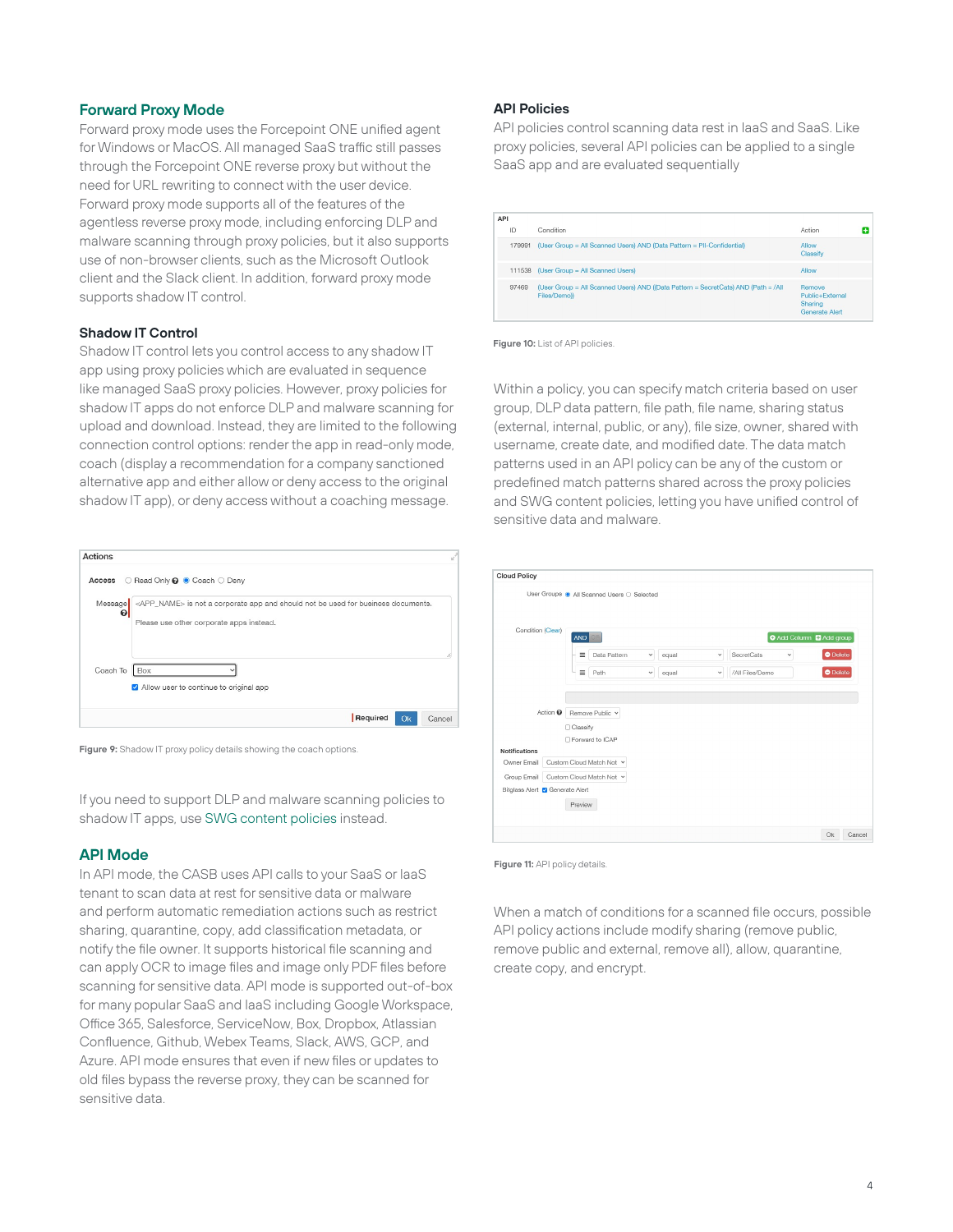## **CASB Third-Party Integrations**

The Forcepoint ONE CASB additionally can be configured to integrate with various other data security systems as outlined below.

- **Security Information and Event Management (SIEM).** Forcepoint ONE integrates with any system that supports syslog. This allows third party apps to upload logs from Forcepoint ONE for visualization and analysis.
- **On-premises DLP Systems.** Forcepoint ONE integrates with any on-premises DLP system that supports the Internet Content Adaptation Protocol (ICAP). This provides customers the ability to send files at rest in managed SaaS or IaaS cloud storage, that are flagged by Forcepoint ONE as having sensitive data, to the onpremises DLP system using TLS encryption. The files are enriched with data such as source and destination IP and the email address of the file owner.
- **Security Orchestration and Response (SOAR).** Forcepoint ONE supports two-way integration between Forcepoint ONE and the selected SOAR platforms. In these cases, the SOAR platform is used to automate activities within Forcepoint ONE and another tool.
- Data Classification. Forcepoint ONE can use classification metadata from any data classifier in a DLP match pattern.
- **Endpoint Management.** As part of the SAML login process, Forcepoint ONE can validate a client certificate stored on a Windows, Mac, Android, or IOS device to confirm it is managed by an endpoint management system. This knowledge lets the administrator apply different access policies for users logging in via managed vs. unmanaged devices.

## **Forcepoint ONE Platform Features**

The Forcepoint ONE CASB additionally supports these features built into to the Forcepoint ONE platform:

- **Platform-level contextual access control.** Users cannot be granted access to any of the three foundational gateways unless they are authenticated according Forcepoint ONE login policies that factor in user location, device type, device posture, user behavior, and user group. When user login through a new device is detected, or "impossible travel" travel based on client IP address is detected, the user can be presented a mutifunction authentication (MFA) challenge to prevent use of stolen credentials.
- **Unified management console** for configuration, monitoring, and reporting for SWG, CASB, and ZTNA. Lets administrators reuse DLP match patterns across SWG, CASB, and ZTNA for private web applications, and see a consolidated view of all traffic and anomalies.
- **Unified on-device agent** for Windows or macOS with unique auto-generated and auto-rotated certificates.
- **Active Directory Sync Agent synchronizes your** current AD users and groups with Forcepoint ONE users and groups.
- Auto-scaling, distributed architecture on AWS with over 300 points of presence resulting in 99.99% verified service uptime since 2014.